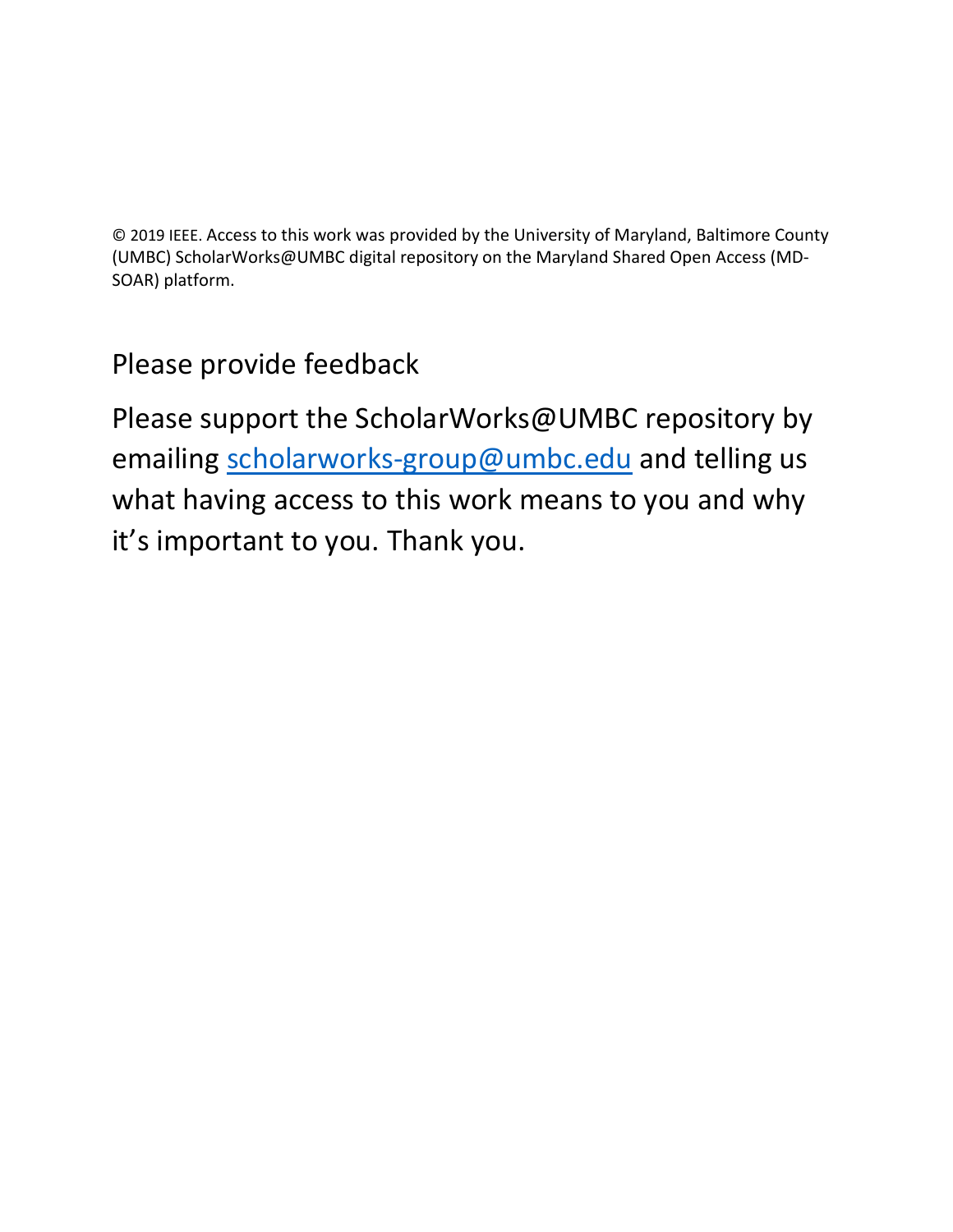# **Virtual Reality and Photogrammetry for Improved Reproducibility of Human-Robot Interaction Studies**

Mark Murnane\* University of Maryland, Baltimore County

Max Breitmeyer<sup>†</sup> University of Maryland, Baltimore County

Cynthia Matuszek‡ University of Maryland, Baltimore County

Don Engel<sup>§</sup> University of Maryland, Baltimore County

# **ABSTRACT**

Collecting data in robotics, especially human-robot interactions, traditionally requires a physical robot in a prepared environment, which presents substantial scalability challenges. First, robots provide many possible points of system failure, while the availability of human participants is limited. Second, for tasks such as language learning, it is important to create environments which provide interesting, varied use cases. Traditionally, this requires prepared physical spaces for each scenario being studied. Finally, the expense associated with acquiring robots and preparing spaces places serious limitations on the reproducible quality of experiments. We therefore propose a novel mechanism for using virtual reality to simulate robotic sensor data in a series of prepared scenarios. This allows for a reproducible data set which other labs can recreate using commodity VR hardware. The authors demonstrate the effectiveness of this approach with an implementation that includes a simulated physical context, a reconstruction of a human actor, and a reconstruction of a robot. This evaluation shows that even a simple "sandbox" environment allows us to simulate robot sensor data, as well as the movement (e.g. view-port) and speech of humans interacting with the robot in a prescribed scenario.

Keywords: Virtual Reality, VR, Photogrammetry, Human-Robot Interaction, Virtual Presence

Index Terms: H.5.1 [Information Interfaces and Presentation]: Multimedia Information Systems—Artificial, Augmented, and Virtual Realities I.2.9 [Artificial Intelligence]: Robotics—Operator Interfaces I.2.9 [Artificial Intelligence]: Robotics—Sensors

#### **1 INTRODUCTION**

A major topic of research in the field of human robot interaction has been grounded language acquisition, which is the process of learning language while being informed by the surrounding environment [1– 3,9]. This methodology resolves a number of classic linguistic issues such as syntactic ambiguity [4, 10] by providing additional sensor data and an environment that correlates with the presented speech. However, grounded language acquisition presents new challenges to researchers in the form of logistical issues and the addition of a number of new variables to experiments.

By tying linguistic experiments to physical robots, real environments, and humans that populate them, researchers are able to capture rich data-sets. However, these data-sets may be contaminated by mechanical failures, difficult or impossible replication, and greatly increased cost of experimentation. The authors sought to find an effective middle ground between isolated language acquisition and grounded acquisition that might support fully repeatable experiments with sufficient isolation, while not excluding the necessary environment and context needed for effective learning.

In order to achieve such a middle ground the authors have created a VR simulation that includes elements of context from a sample scenario, a reconstruction of a human actor, and a reconstruction of a robot. While pure simulation has been a mainstay in robotics since the fields' inception [5–7], the main contribution of the author's work is that by using VR the authors are able to tie the simulation to a real-world interaction in real-time, combining real sensor data and human interaction with the simulated data both from the robot's perspective and that of one or more human participants. This is distinct from the most similar prior work, which lacked a human presence in the scene [8].

The authors' software incorporates virtual sensors (the virtual world as seen by the virtual robot, e.g. point clouds and audio recordings), as well as virtual actuators and mechanics in a scene that may be experienced by a human subject in real-time. The opposite of this is also the true, in that a real robot may use the authors' system to encounter a simulated or recorded human actor.

This system was designed and implemented with direct input from researchers in the field of human-centered robotics, which supported the creation of both a test methodology and an apparatus grounded in real-world challenges specific to human-robot interactions (HRI). The representative nature of the authors' team ensures this work is directly responsive to the needs of HRI researchers in carrying out their work.

The authors' collaborators identified several key features that such an instrument and experimental design must support:

- Such an instrument must simulate sensors that match realworld effects
- The system must allow the simulated results to be directly compared to measured data from the real-world analog
- The system must enable researchers to easily test a large variety of scenarios and contexts with minimal effort

# **2 DESIGN**

Researchers have need for a large corpus of data sampled from individual human-robot interactions that characterize the wide variety of communications a human may attempt to convey to a robot. Currently, this data requires bringing individual participants into a lab in order to expose them to a physical robot and demonstrate their communication in the given environment. This requires a physical artifact, correct function of the robot, and the physical presence of the human. By moving this interaction to a virtual environment and simulating the robot the authors allow a much wider variety of participants to engage in this research as long as such a simulation is able to achieve the same results that would be attained through a physical encounter with a robot.

Current virtual reality technology can present a nearly convincing environment to the human participant while also capturing the portion of their performance that the physical robot would itself capture. The telepresence robot this experiment was designed around is able to capture video, audio, a depth image, and odometric data about its

<sup>\*</sup>mark25@umbc.edu

<sup>†</sup>mb17@umbc.edu

<sup>‡</sup> cmat@umbc.edu

<sup>§</sup>donengel@umbc.edu